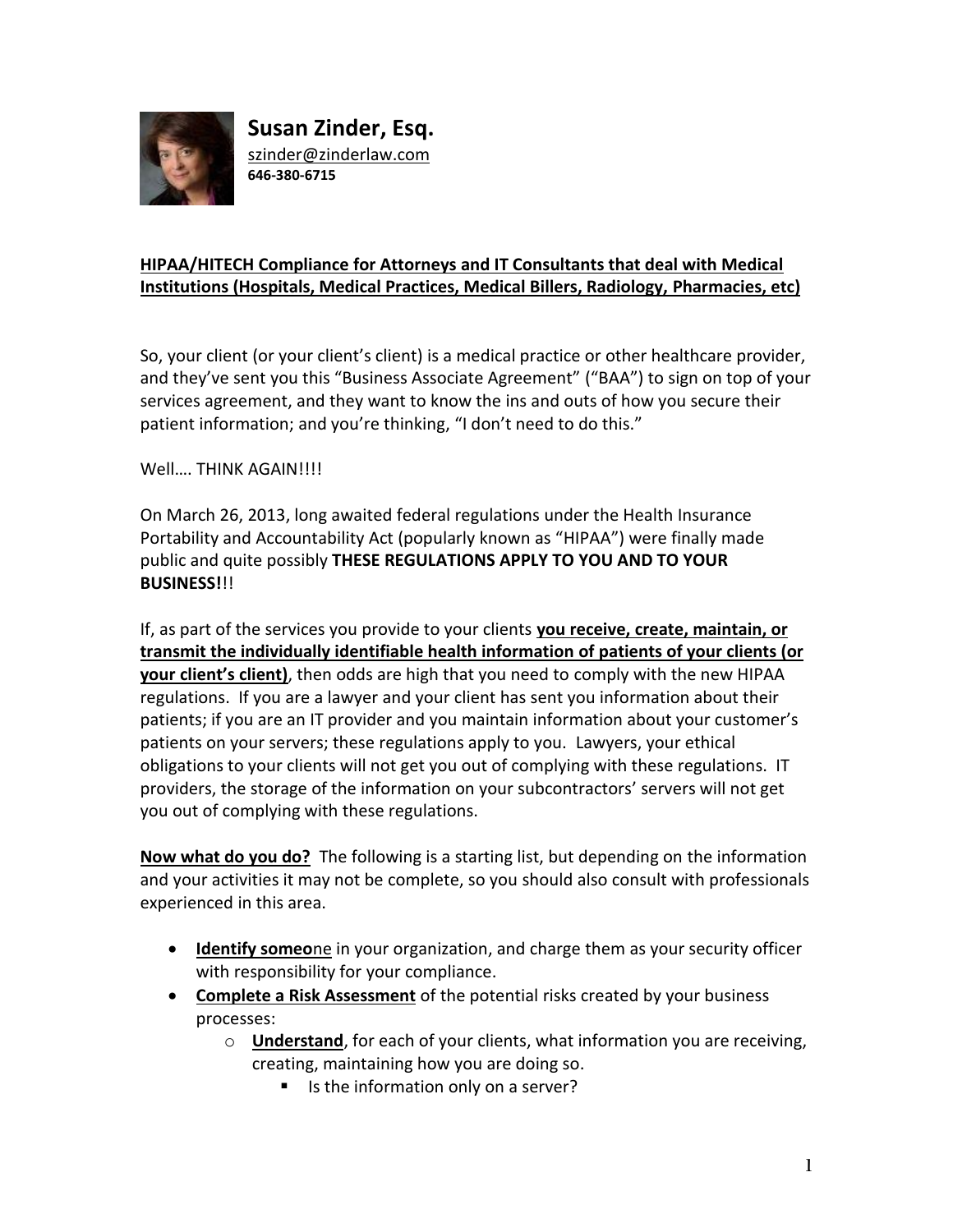- Do you control the server or is its control subcontracted out?
- Is it accessible through a PDA or other wireless device?
- o Understand to whom (and why) you may be transmitting that information. Are you delegating any of your contractual obligations, functions, activities or services to another entity? If so, how are they receiving, creating, maintaining or transmitting the individually identifiable health information you are sending to them. Just like you will have to provide this to your client, they will have to provide it to you.
- o **Assess** your current HIPAA compliance. Do you use and disclose the information only as permitted by law and within the terms of the BAAs you have signed?
	- When using or disclosing the information, are you only asking for, and accessing, the "minimum necessary"?
- o Have you implemented "**Administrative, Physical and Technical Safeguards**" intended and designed to respond to what you have learned in your risk assessment? For example:
	- Administrative safeguards include (but are not limited to) **written** policies and procedures that you have in place and on which you have trained your staff.
	- Physical safeguards include (but are not limited to) locks on the rooms where your computers and servers are stored, locks on each of the computers, devices and servers themselves.
	- Technical safeguards include (but are not limited to) effective passwords on the computer, device, and file, and potentially, encrypting the data.
	- **Remember, passwords and encryption are critical to protecting the information**.
- If you haven't yet, **IMPLEMENT** those safeguards as soon as possible:
	- o Prepare contingency plans for disaster recovery, etc… if an event or disaster interferes with normal access to and processing of the information.
	- o Speaking of Administrative Safeguards, make sure they address:
		- How to handle remote access and portable devices
		- Authorizations, passwords (don't share them), and workstation use
		- Risk management
		- **Workforce security**
		- **What to do if there is a breach**
		- **Employment sanctions for when your policies aren't followed**
- **TRAIN** your workforce (and if you have already done so, train them again)
- **COMMUNICATE** your policies and requirements to any subcontractors
- Review and **revise** (often with your attorney) your Business Associate Agreements.